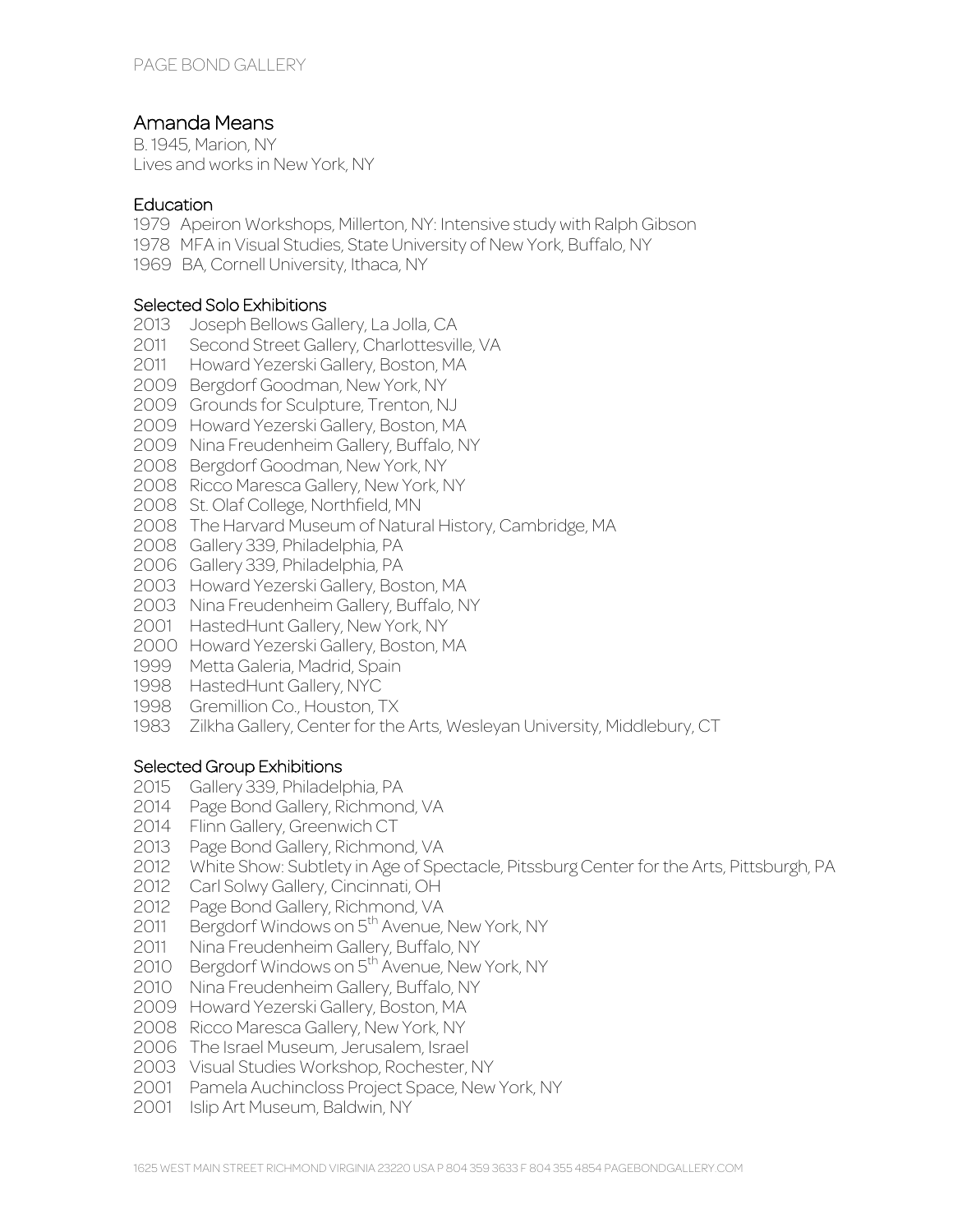- 2000 HastedHunt Gallery, New York, NY
- 1999 Richard Brush Art Gallery, St. Lawrence University, Canton, NY
- 1999 Zelda Cheatle Gallery, London
- 1999 Museum of Fine Arts, Houston, TX
- 1999 Katonah Museum of Art, Katonah, NY
- 1999 Dorsky Gallery, New York, NY
- 1999 Pace University Gallery, Pleasantville, NY
- 1997 Ricco Maresca Gallery, New York, NY
- 1997 International Center of Photography, New York, NY

#### Awards

- 2017 Guggenheim Fellowship in Photography
- 2005 Nominee Louis Comfort Tiffany Foundation Award

# Bibliography

- 2012 Parabola Magazine
- 2010 *fluence*, Ricco/Maresca Gallery online magazine
- 2007 The New Yorker Magazine
- 2006 *The New York Times* (November)
- 2005 *The New York Times* (October)
- 2004 *Exploring Color Photography*, McGraw-Hill
- 2004 pdn
- 2002 2wice Magazine, *GLOW*
- 2002 Harry Abrams, *Photography's Antiquarian Avant-Garde—The New Wave in Old Processes*
- 2002 Oprah Magazine, *The Brain*
- 2001 The New Yorker Magazine
- 1998 Harper's Magazine

## Public Collections

Whitney Museum of American Art, New York, NY San Francisco Museum of Modern Art, San Francisco, CA The Los Angeles County Museum of Art, Los Angeles, CA Museum of Fine Arts, Boston, MA MIT List Visual Arts Center, MIT, Boston, MA Akron Art Museum, Akron, OH Albright-Knox Art Gallery, Buffalo, NY Avon Collection of Women Photographers, NYC W.M.Hunt - Collection Dancing Bear, NYC Museum of Fine Arts, Houston, TX National Gallery of Canada, Ottawa, Canada National Museum of Photography, Film and Television, Bradford, England St. Lawrence University, Canton, NY Whitehead Collection of Art, Boston, MA

## Teaching and Lecturing Experience

- 1989 SUNY Plattsburgh
- 1992 Emily Carr College of Art and Design, Vancouver, BC, Canada
- 1992 University of Ottawa, Ottawa, Canada
- 1999 St. Lawrence University, Canton, NY
- 2000 International Center of Photography, New York, NY